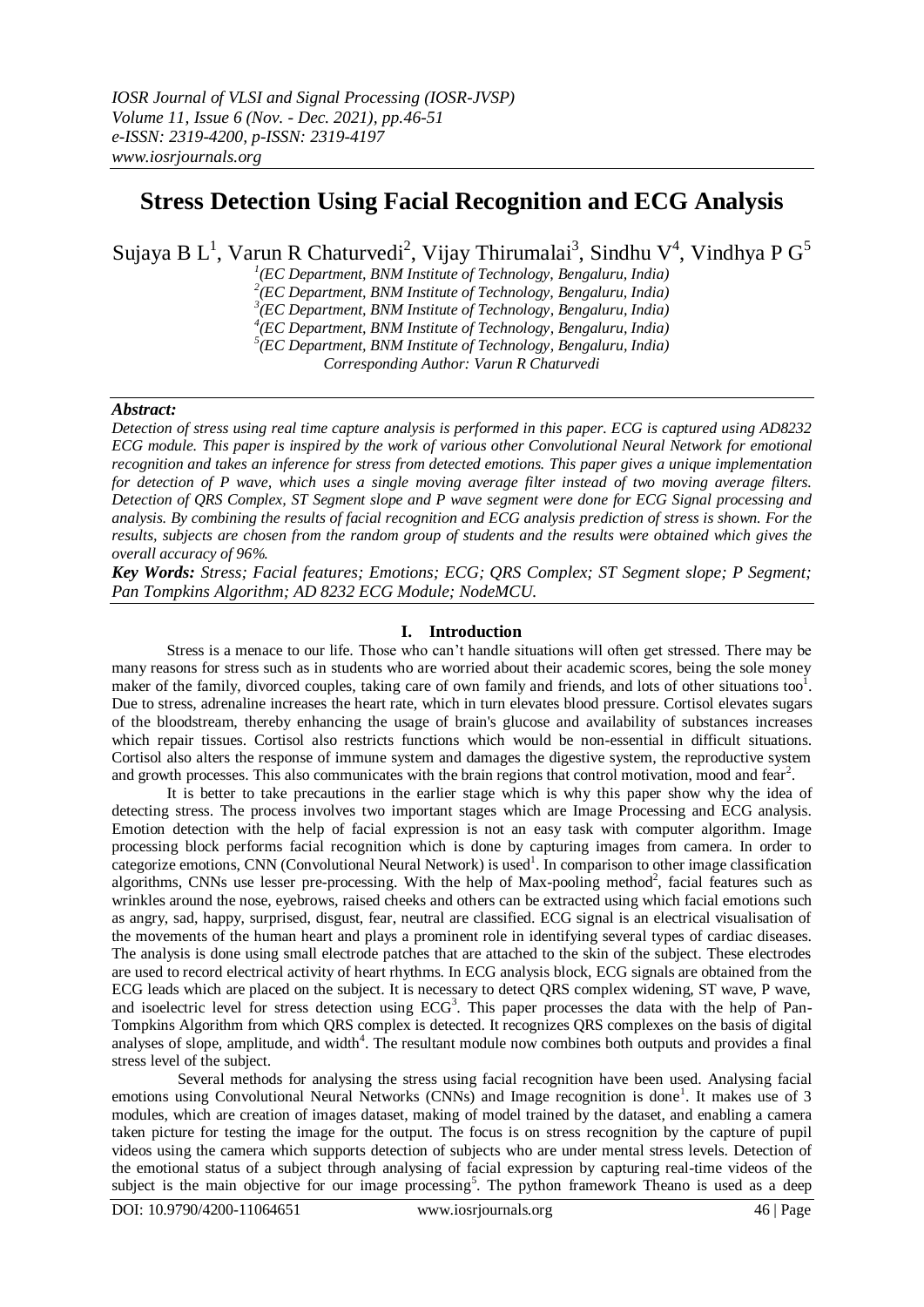learning algorithm. It aims at improving the execution time and development time of the linear regression model. The FERC is designed using a two-part convolutional neural network<sup>2</sup>. To determine Depression Anxiety Stress Scale levels by the means of analysing the facial expressions using Facial Action Coding System is done by Mihail Gavrilescu, et al. This makes use of three layer architecture, in the first layer, Active Appearance Models and a set of Support Vector Machines. In second layer, a matrix is constructed, which contains the intensity levels of the Action Units.

In the third layer, an optimal feedforward neural network is used to analyse the matrix from the second layer, thereby predicting the DASS levels.

The four features which are required to detect stress using ECG is discussed<sup>3</sup>. This method includes de-noising of the ECG signal to increase the accuracy of stress recognition by designing an optimal filtering technique. The algorithm to detect the P peaks of the ECG signal is a unique approach which was implemented in this paper. Pan Tompkins Algorithm is developed to detect the QRS complexes of ECG signals<sup>4</sup>. This recognises QRS complexes which performs analysis of slope, amplitude, and width. A special digital bandpass filter is used to lower the false detections caused by the interference present in ECG signals. The presence of ischemia can be identified by the elevation or depression of the ST segment<sup>8</sup>. This technique determines changes in ST segment by measuring the slope of ST segment and inspecting the variation.

#### **II. Methodology**

#### **Image Processing:**

To train the emotional model we have used fer2013 dataset available in Kaggle website .This data set has 35887 gray scale images classified for 7 types of emotions. We reduce the size of the image to 48x48 size images for further processing .For further preprocessing we normalize the images between 1 and -1 by dividing the total pixels by 255

 $x = (x - 0.5) * 2$ , where  $x \neq \phi$ 

The training and testing data are split with 20% of the data size for the testing and the remaining for the training, the data selection is done randomly. The batch size is set to 32 and done for 400 epochs.The data is generated from the input images with zoom range of 0.1 and l2 regularization of 0.01.We use two different types of model for training and these 2 models are used over 5 layers. The first layer used is 2D Convolution layer with an activation function set to relu, for the rest of the 4 layers we use separable Convolution 2D layer with relu activation function. We use SoftMax activation function at the output. These models have a adam optimizer Here we are using mini Xception model for training.

2D Convolution Equation:

$$
G[m,n] = \sum_{j} \sum_{k} h[j,k] f[m-j,n-k]
$$

where f is input image, h is kernel, m and n are Row and Column from the filter matrix Separable 2D Convolution Equation is given as

 $y[m,n] = (h_1[m].h_2[k])$ 

The eye brow distance is found from the facial data of the person from the live data which is given at the input. The distance is found by calculating the Euclidean distance between the left eye and the right eye. The emotions are used to find the status weather the person is emotionally stressed or not .The dataset used to find location of the facial features like the evebrows, eyes,etc. from "shape predictor 68 face landmarks" from "dlib" website.

#### **ECG Processing:**

Bandpass filtering reduces the interference of muscle noise, 60Hz interference, baseline wander and T-wave interference. The desirable passband to maximise the QRS energy is approximately  $0.5$ -10 Hz<sup>4</sup>. Normalizing the input value is done by dividing the input value sequence to the maximum input value.

The Low-Pass filter is designed for the cut-off frequency of 11  $\hat{H}z$ , and the gain is  $36^4$ . The filter processing delay is six samples. The filter co-efficients will be as

 $b=[1 0 0 0 0 0 -2 0 0 0 0 0 1]$ 

 $a= [1 -2 1]$ 

The convolution is performed between the Low-Pass filter and the previous stage output is performed. The high-pass filter is given by the cut-off frequency of as 5 Hz, the gain is of 32, and the delay is 16 samples<sup>4</sup>. The filter co-effficients will be as

 $b = [-1000000000000000032 - 3200000000000001];$ 

 $a= [1 -1]$ 

The convolution is performed between the High-Pass filter and the previous stage output is performed. After filtering, the signal is differentiated to provide the QRS-complex slope information<sup>4</sup>. A fivepoint derivative is used with the transfer function as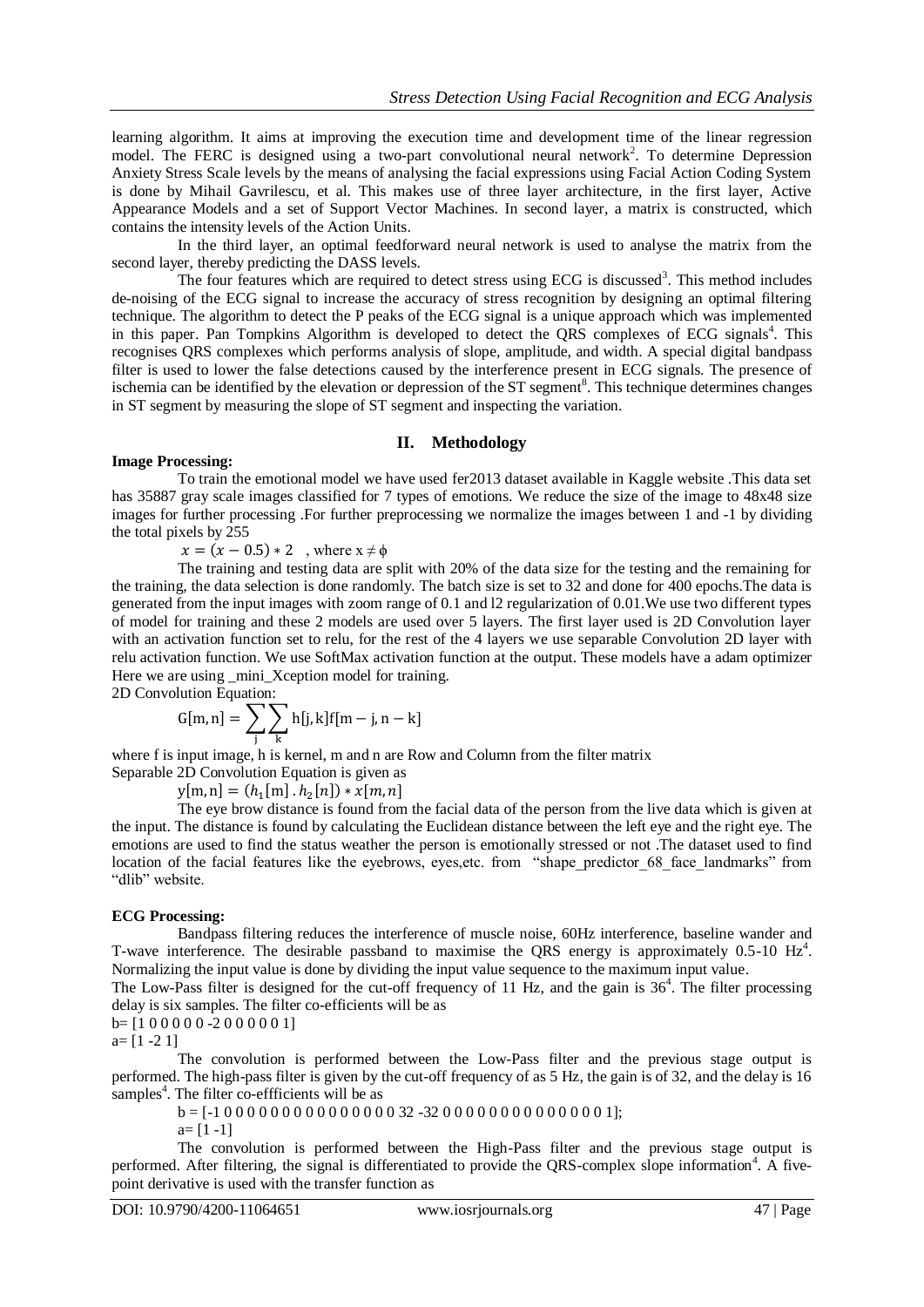$H(z) = (1 / 8T)(-z^2 - 2z^1 + 2z^1 + z^2)$ 

The frequency response of this derivative filter is nearly linear between dc and 30 Hz. The delay is two samples<sup>4</sup>. The filter co-efficient after solving the equation will result in

 $h=[-1 -2 0 2 1]$ 

The convolution is performed between the Derivative filter and the previous stage output is performed. After differentiation, the signal is squared point by point<sup>4</sup>. The equation of the squaring function is given by

 $y(nT) = [x(nT)]^2$ 

Where T is the sampling period. This makes all data points positive and does nonlinear amplification of the output of the derivative emphasizing the higher frequencies<sup>4</sup>. The purpose of moving-window integration is to obtain waveform feature information in addition to the slope of the R wave. The equation of the movingwindow integration is given by

 $y(nT) = (1/N) [x(nT - (N - 1) T) + x(nT - (N - 2) T) + ... + x(nT)]$ 

Where N is the number of samples in the width of the integration window, and T is the sampling period. The filter co-efficient is given as

h = (1/31) (1 1 1 1 1 1 1 1 1 1 1 1 1 1 1 1 1 1 1 1 1 1 1 1 1 1 1 1 1 1)

The convolution is performed between the Moving-Window Integrator and the previous stage output. The width of the window should be almost the same as the widest possible QRS Complex. The width of the window is determined empirically. The sample rate is 3000 samples/second. The window is 30 samples wide (10 milliseconds).

R peak is found by the maximum peak present between the start and end points of the window. Q peak is found by the minimum peak present between the start point of the window and the R peak. S peak is found by the minimum peak present between the R peak and end point of the window. The heart rate is the difference between the successive R peaks. Then the heart rate is given by 60 multiplied by the sampling frequency and divided by the difference found earlier. The average heart rate range is 60-100 beats per minute. The difference between the Q and S peak's position (time) gives the QRS Complex window in milliseconds. The average QRS Complex Window is of 100 milliseconds.

The duration of ST segment is usually  $120$  msec<sup>8</sup>. The length equals to approximately 36 samples. This is given by the product of the sampling frequency and the ST Segment window. Experimentally it is observed that the ST segment starts from the 30th sample after R peak. From this point till the 55th sample after R peak gives the ST Segment. The ST Segment's elevation is found out the inverse tan of ratio of difference between the first and last points of ST Segment and the number of samples in the ST Segment<sup>8</sup>.

P peak is found out by removing the QRS Complex and Moving Average Filter or Moving-Window Integration<sup>7</sup>. The Moving Average Filter is of 5 milliseconds or 15 samples. The convolution is performed between the Moving Average Filter and the removed QRS Complex of the filtered input signal. The threshold is obtained by the median of the convolved signal and the maximum amplitude of the convolved signal. The start and end of the P wave finding window is found first. Initially the peaks in the convolved signal are found out by the window created earlier. The peaks are found by the maximum peaks found between the start and end of the window. The R peak values and the peak values found earlier are concatenated. The actual P peaks are found by the peaks before the R peaks. P Segment start and end points are found by the minimum peaks found between the windows. The P peak values and the segment values are concatenated. The P segments are found out by the segment values before and after the P peak. The P segment window is found out. The average value of P segment window is 130 milliseconds.

By having the average values of Heart Rate, QRS Complex Window, ST Segment elevation, and P wave window known beforehand, we can predict if the given subject is stressed or not. If the found-out values are above average we can declare that the given subject is stressed. We finally use the given ECG and Image processing results together to find the final result of the overall stress level. Firstly, the image processing gives whether the person is really stressed or not, while the ECG Processing part is to identify the level of stress they are undergoing.

## **Hardware Setup for ECG Signal Capturing:**

The input waveform is captured by the help of AD 8232 ECG Module interfaced with NodeMCU. The AD8232 is an integrated signal conditioning block for ECG and other bio-potential measurement applications. It performs extract, amplify, and filter operations for small bio-potential signals. Due to fact that the distance from heart and electrodes is small, the ECG signal acquired is strong and thus causes low muscle artifact interference. It is assumed that the subject remains still during the measurements making unwanted noises associated with the ECG Signals less of an issue.

The cables are color-coded for proper placement. The red coloured cable is placed on the forearm, yellow cable to the left forearm, and the green cable is placed on the right leg ankle<sup>10</sup>. The baud rate is set at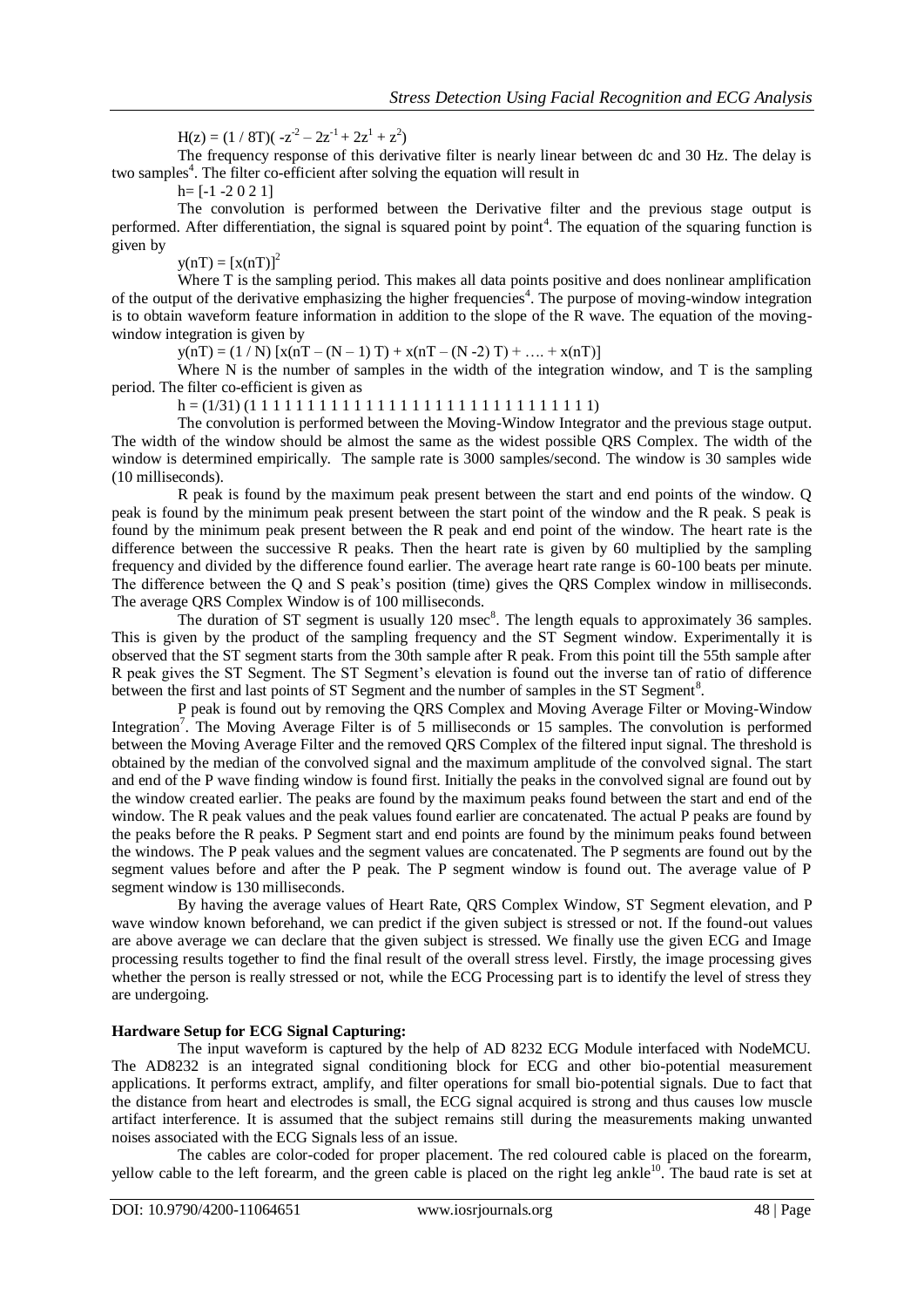115200 bits per second. Using "serial" library in Python, the data is acquired. The timeout is set to 10 seconds. The serial port is set accordingly. In the programming part of the ECG Data acquisition used in the delay of NodeMCU is set for 1 millisecond. The serial data reading done by the Python language takes in 3000 samples, which corresponds to 3 seconds of ECG Data. This is done to quickly verify the Facial Recognition result.



Figure 1: Hardware setup for ECG Signal Capture

# **III. Results and Discussions**

The model trained for emotional dataset is trained to 75% accuracy. The overall accuracy for identifying the cumulative facial stress is around 80% accurate. The final output is found by compiling all the outputs from the live video feed and the final output is based on the max count of the output obtained from the video.

A group of 14 male students were chosen at random of age 22. The ECG data is acquired for a time interval of 60 seconds. After the data acquisition from the hardware, the processing done as mentioned in the methodology. The waveforms which will be displayed would be the original waveform captured by the hardware, bandpassed signal, QRS Complex detection, ST Segment detection, and P wave and segment detection. After the processing of the input ECG signal is performed, the values of the features extracted will be shown. The features which will be shown are Heart Rate (beats per minute), QRS Complex (milliseconds), ST Segment's slope, and P segment (milliseconds). The subjects are chosen randomly from the group of students for testing our model. Since MIT-BIH Arrythmia is a standard database, this model was trained using this data.

In Figure 3, the emotions classified in the Image processing module are shown. The emotions shown here are happy, scared, neutral, surprised, sad and angry. The Fig. 4, 5 and 6 shows the ECG data with the aforementioned peaks and segment detected. Their corresponding accuracy is given in Table no 1. The accuracy is the measure of detected peaks to the true peaks.



Figure 3: ECG Readings for Patient A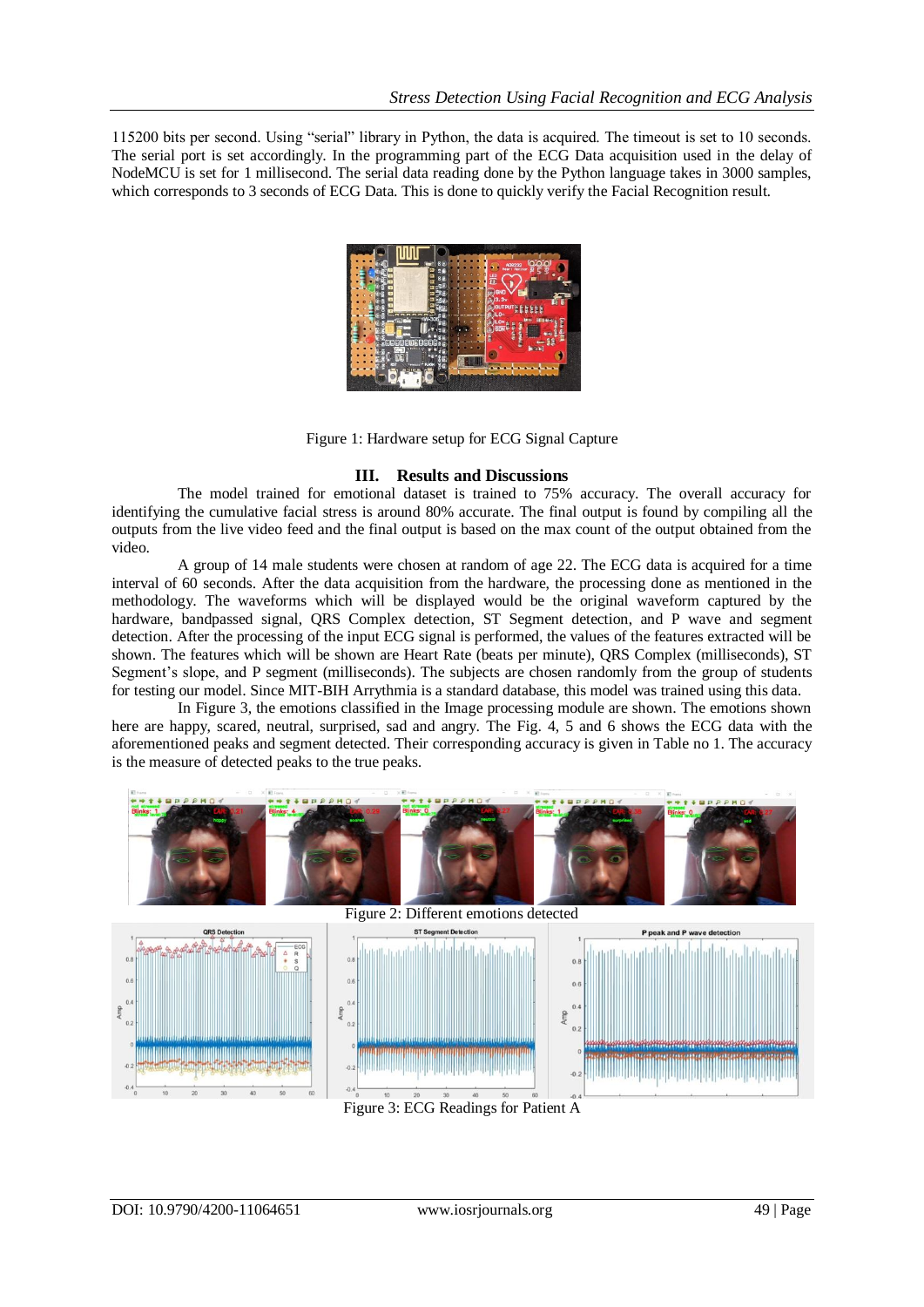

Figure 4: ECG Readings for Patient B

| <b>Subject</b> | <b>QRS</b> Complex | <b>ST Slope</b> | P Segment |
|----------------|--------------------|-----------------|-----------|
| A              | 100                | 99              | 100       |
| B              | 100                | 95.89           | 87.67     |
| $\mathcal{C}$  | 100                | 91.3            | 94.2      |
| D              | 81.2               | 100             | 98.75     |
| ${\bf E}$      | 85.6               | 96.66           | 98.48     |
| F              | 100                | 86.66           | 94.44     |
| $\mathbf G$    | 100                | 98.52           | 100       |
| H              | 100                | 98.11           | 100       |
| I              | 100                | 98.38           | 98.38     |
| J              | 100                | 76.56           | 100       |
| $\bf K$        | 100                | 100             | 100       |
| M              | 100                | 97.91           | 97.91     |
| N              | 100                | 85.54           | 90.36     |
| $\Omega$       | 100                | 98.07           | 100       |
| Average        | 97.63              | 94.47           | 97.16     |

Table no 1: Accuracy for detecting the peaks and segment

As Table no 1 shows the accuracy of detecting the features of ECG Signal, it is accurately predicted stress, or in this case verify the result of the Image Processing Block, it is highly reliable to extract the features using the proposed method. The overall accuracy of our method is 96.42%. This considerably better than 87% of Supriya Goel, et al.

The output for this paper can be further improved by increasing the amount of data used for training the emotional model and the live stress level from the video can be more accurate if a greater number of facial features are considered for the level. Adding wrinkle detection for certain areas of the face can easily increase the overall accuracy of the detected stress from the video.

# **IV. Conclusion**

Stress detection using Facial recognition and ECG analysis is performed. Making use of emotions and ECG features stress is detected. By combing all the features and comparing the averages of those values we predict the stress of any given subject. The unique approach in the P wave detection helps us to reduce the complexity and increase the computational speed of detection. This is an enormous benefit to anyone and is not specific to a certain group of people.

#### **References:**

- [1]. U.M Prakash, Pratyush, Pranshu Dixit, Anamay Kumar Ojha. Emotional Analysis Using Image Processing. International Journal of Recent Technology and Engineering (IJRTE) ISSN: 2277-3878, Volume-7 Issue-5S2, January 2019
- [2]. Mehendale, N. Facial emotion recognition using convolutional neural networks (FERC). SN Appl. Sci. 2, 446 (2020). https://doi.org/10.1007/s42452-020-2234-1
- [3]. Supriya Goel, Gurjit Kau, Pradeep Toma. A novel technique for stress recognition using ECG signal pattern. Gautam Buddha University, India, Curr Pediatr Res 2017; 21 (4): 674- 679 ISSN 0971-9032
- [4]. J. Pan and W. J. Tompkins. A Real-Time QRS Detection Algorithm. IEEE Transactions on Biomedical Engineering, vol. BME-32, no. 3, pp. 230-236, March 1985, doi: 10.1109/TBME.1985.325532.
- [5]. Nisha Raichur, Nidhi Lonakadi, Priyanka Mural. Detection of Stress Using Image Processing and Machine Learning Techniques. IVol 9 No 3S July 2017 International Journal of Engineering and Technology (IJET). ISSN (Print): 2319-8613. DOI: 10.21817/ijet/2017/v9i3/170903S001.
- [6]. Mihail Gavrilescu and Nicolae Vizireanu. Predicting Depression, Anxiety, and Stress Levels from Videos Using the Facial Action Coding System. Sensors 2019,19,3693. Doi: 10.3390/s19173693.
- [7]. Biswajit Mishra, Neha Arora and Yash Vora. Wearable ECG for Real Time Complex P-QRS-T Detection and Classification of Various Arrhythmias. 2019 11th International Conference on Communication Systems and Networks (COMNETS). 978-1-5386- 7902- 9/19.